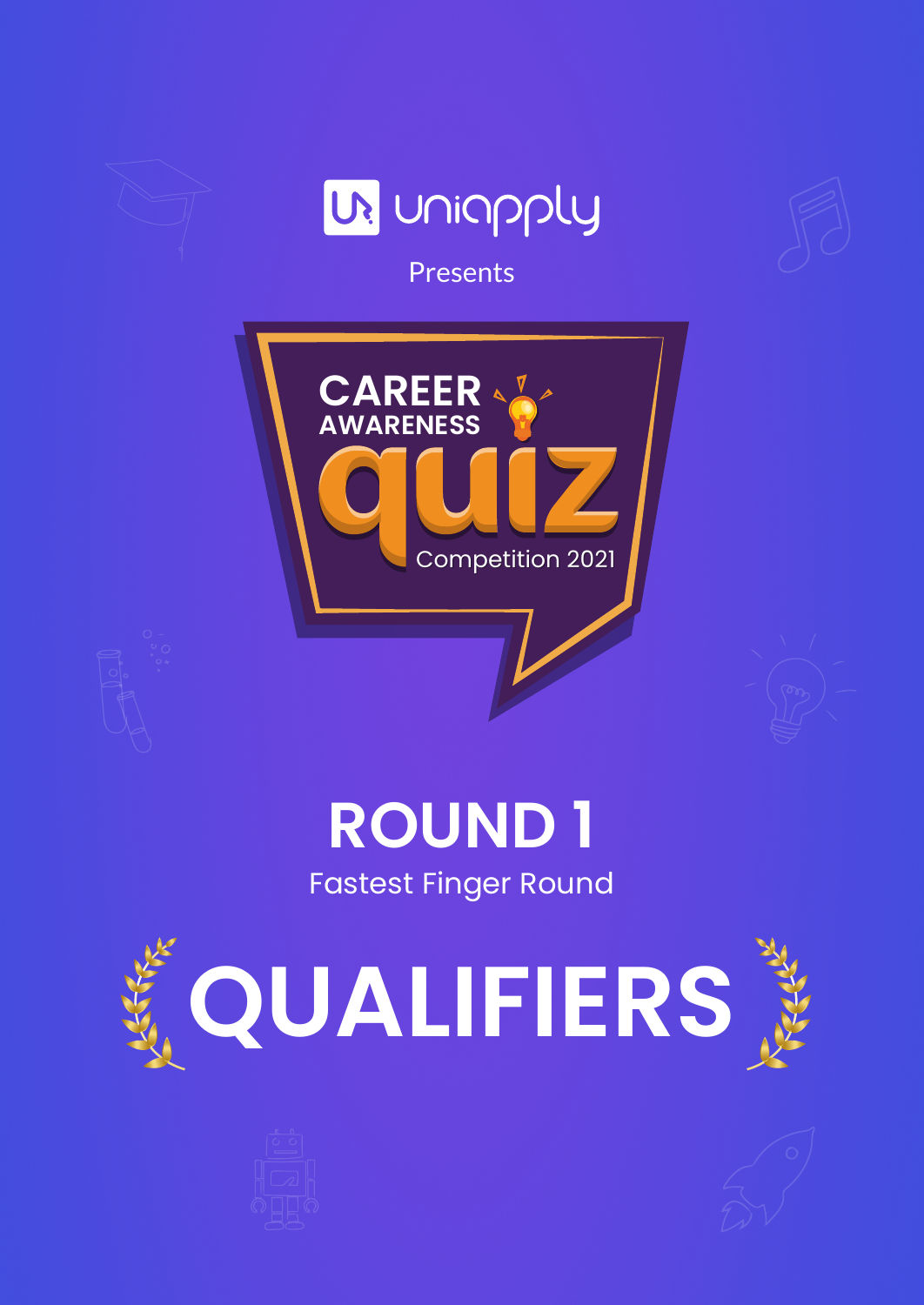#### **Delhi NCR**  Junior Category Class 5th to 8th

| Sr. No.        | <b>Team Name</b>       | <b>School Name</b>                        |
|----------------|------------------------|-------------------------------------------|
| 1              | Girl champs            | Modern School, Gr. Noida                  |
| $\overline{2}$ | Rd                     | Modern School, Gr. Noida                  |
| $\mathbf{3}$   | <b>BCS</b>             | Brilliants Convent School, Pitampura      |
| $\overline{4}$ | <b>ASTUTE</b>          | Delhi Public School, Sec 45, Gurgaon      |
| 5              | SPS VII A1             | Salwan Public School, Rajender Nagar      |
| 6              | Quiz mass              | Aspam Scottish School, Noida              |
| $\overline{7}$ | Tarika Ajmani          | DLDAV Model School, Pitampura             |
| 8              | <b>Brain Master's</b>  | Salwan Public School, Rajender Nagar      |
| 9              | Karan and Shlok Rocks  | Ryan International School, Ghaziabad      |
| 10             | J <sub>1</sub>         | K R Mangalam World School, Gr. Noida      |
| 11             | SPS VII E1             | Salwan Public School, Rajender Nagar      |
| 12             | Aadya laxmi            | Shambhu Dayal Global School, Ghaziabad    |
| 13             | Arima                  | Sarvottam International School, Gr. Noida |
| 14             | Smarteam               | Presidium School, Gurgaon                 |
| 15             | <b>SPS EVII B1</b>     | Salwan Public School, Rajender Nagar      |
| 16             | SPS VIII D4            | Salwan Public School, Rajender Nagar      |
| 17             | <b>Game Aholics</b>    | Vandana International School, Dwarka      |
| 18             | <b>VIII-Masters</b>    | Mount Olympus School, Gurugram            |
| 19             | <b>Golden Warriors</b> | Mayoor School, Noida                      |
| 20             | Suryansh               | Modern New Delhi Public School            |
| 21             | Akshara Design         | <b>ASPAM Scottish School, Noida</b>       |
| 22             | <b>Team Royal</b>      | St.Lawrence High School                   |
| 23             | <b>MukulElite</b>      | Presidium School, Delhi                   |
| 24             | Avani                  | Maxfort School, Dwarka                    |
| 25             | Knox                   | Presidium School, Gurgaon                 |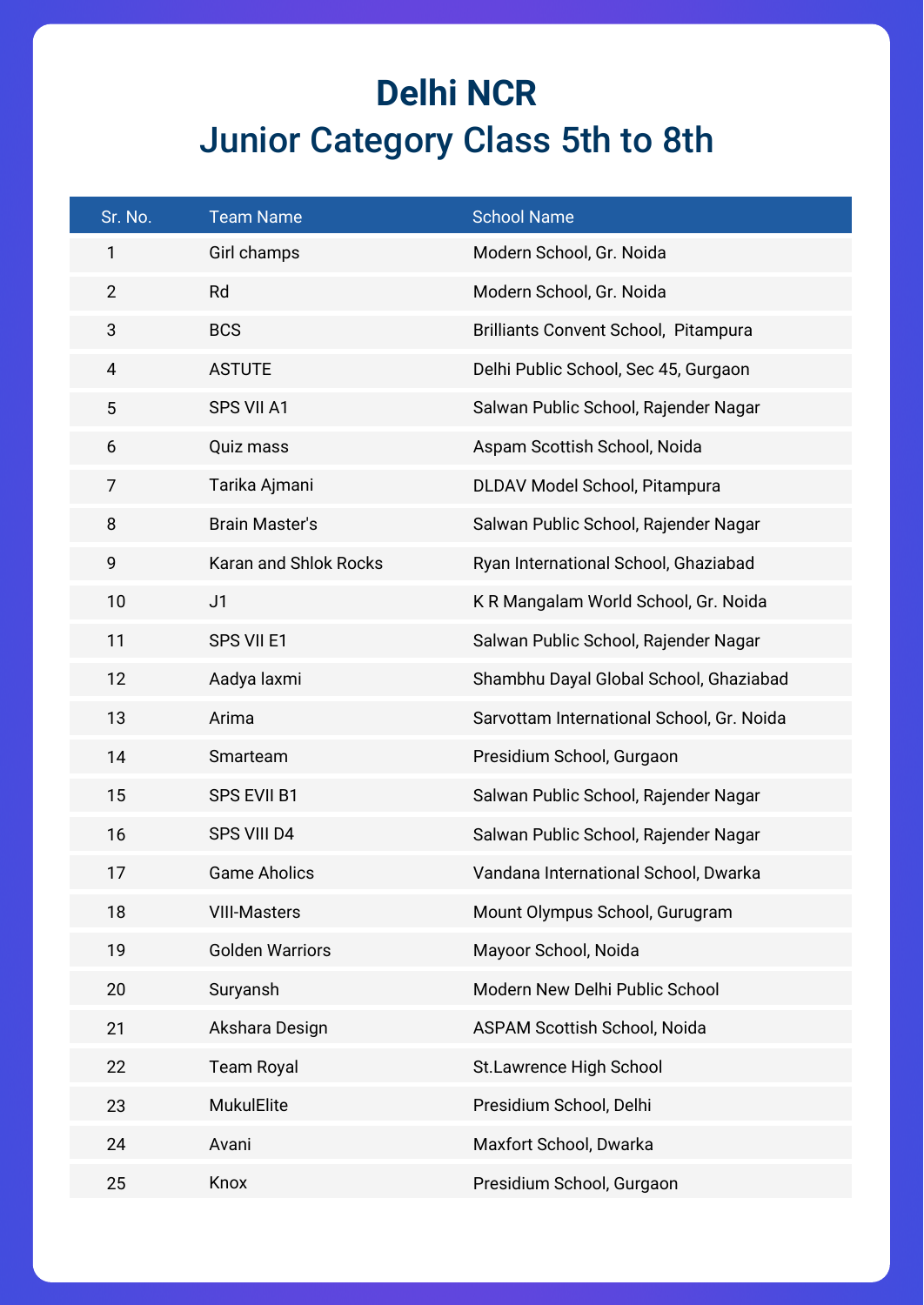#### **Delhi NCR**  Junior Category Class 5th to 8th

| Sr. No. | <b>Team Name</b>     | <b>School Name</b>                       |
|---------|----------------------|------------------------------------------|
| 26      | Divine Angel         | Vandana International School, Dwarka     |
| 27      | Live your dreams     | Mater Dei School, New Delhi              |
| 28      | SPS VII C2           | Salwan Public School, Rajendra Place     |
| 29      | Creators             | <b>Maxfort School Dwarka</b>             |
| 30      | <b>VI Masters</b>    | Mount Olympus School, Gurugram           |
| 31      | Ojas Vij             | Lancer's Convent, Rohini                 |
| 32      | AakritiMndp          | Modern New Delhi Public School           |
| 33      | ARADHAYCHAMP         | St. John's School, Gr. Noida             |
| 34      | Arnav                | Brilliant convent school, Pitampura      |
| 35      | Kashish              | Shambhu Dayal Global School, Ghaziabad   |
| 36      | Jahanvi Singh        | Paramount International School, Dwarka   |
| 37      | <b>Marthomians</b>   | Delhi Mar Thoma Public School, Ghaziabad |
| 38      | 8F RIS GZB           | Ryan International School, Ghaziabad     |
| 39      | Mohita               | Ryan International School Noida Ext.     |
| 40      | SPS VI F1            | Salwan Public School, Rajendra Nagar     |
| 41      | Mannat               | Sambhu Dayal Global School, Ghaziabad    |
| 42      | <b>Buzzer Queens</b> | Vandana International, Dwarka            |
| 43      | <b>BLUE</b>          | St. Johns School, Greater Noida          |
| 44      | Class 6C, RIS GZB    | Ryan International School, Ghaziabad     |
| 45      | Shantisenior         | Shanti International School, Noida       |
| 46      | on fire              | <b>Aspam Scottish School</b>             |
| 47      | Shringi              | Ryan International School, Noida         |
| 48      | UNIJC1               | Ryan International School, Rohini        |
| 49      | Destiny              | Presidium School, Gurgaon                |
| 50      | Ss                   | Jai Hind Public School, Noida            |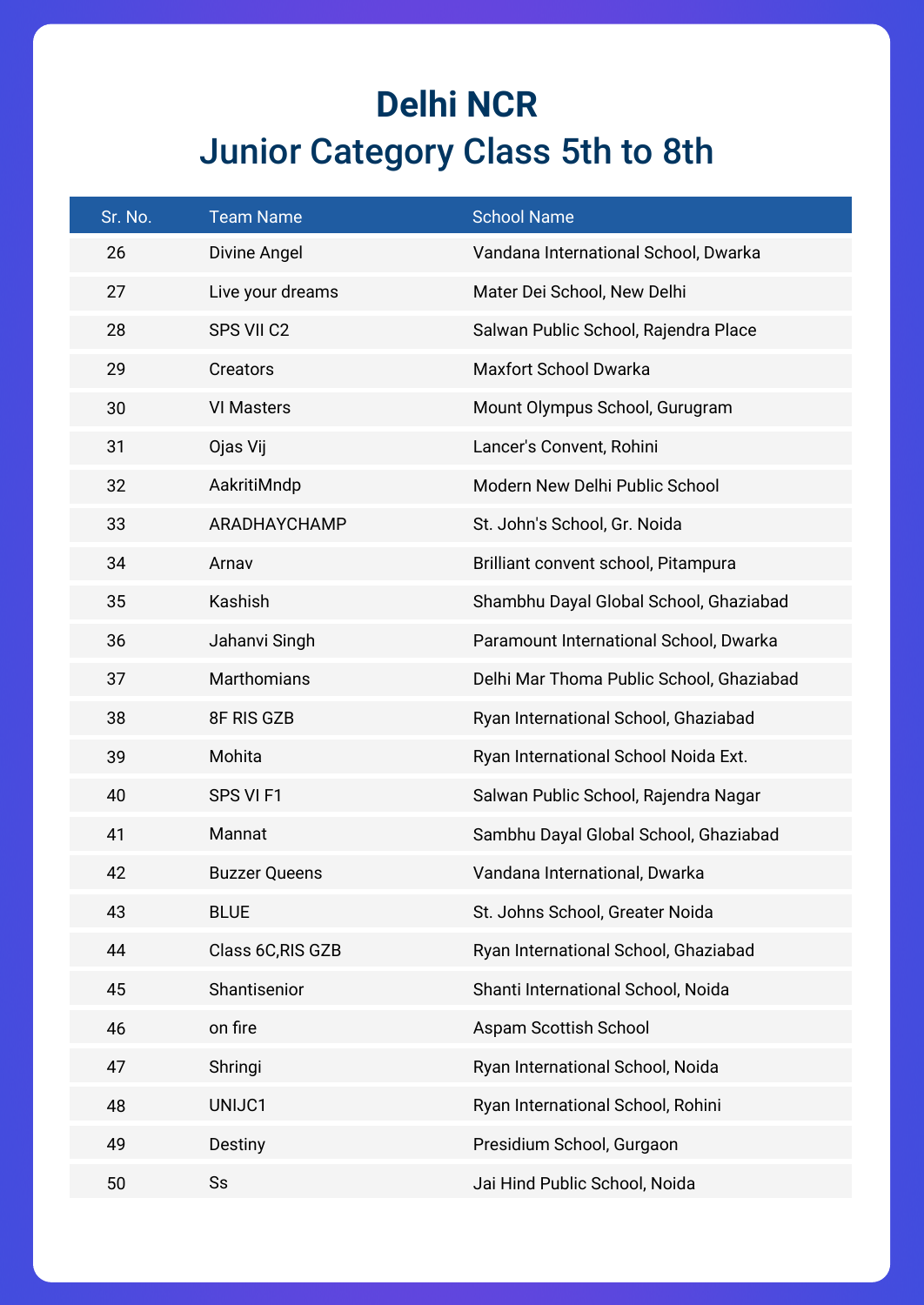#### **Maharashtra** Junior Category Class 5th to 8th

| Sr. No.        | <b>Team Name</b>     | <b>School Name</b>                                 |
|----------------|----------------------|----------------------------------------------------|
| $\mathbf{1}$   | Team MVP             | Campion School, Mumbai                             |
| $\overline{2}$ | <b>SFS</b>           | St. Francis (ICSE), Mumbai                         |
| 3              | Beginner123          | Campion School, Mumbai                             |
| $\overline{4}$ | Aditi                | S.B. Patil Public School, Pune                     |
| 5              | Snowdrops            | Loknete Ramsheth Thakur Public School, Navi Mumbai |
| 6              | Jeffery              | Campion School, Mumbai                             |
| $\overline{7}$ | The Quizzards of OZ  | S.B. Patil Public School, Pune                     |
| 8              | Sharvari             | S.B. Patil Public School, Pune                     |
| 9              | ayush                | S.B.Patil Public School, Pune                      |
| 10             | Ishika Wagh          | S.B. Patil Public School, Pune                     |
| 11             | Dynamite             | St. Mary's High School, Mumbai                     |
| 12             | Devanshu Tiwari      | S.B.Patil Public School, Pune                      |
| 13             | Vikramaditya         | S.B. Patil Public School, Pune                     |
| 14             | golden dawn          | Campion School, Mumbai                             |
| 15             | Soham                | S.B. Patil Public School, Pune                     |
| 16             | Zunaira              | St. Haris High School, Mumbai                      |
| 17             | advika               | S.B. Patil Public School, Pune                     |
| 18             | Tanishkaa            | S.B.Patil Public School, Pune                      |
| 19             | <b>Vedant Nichit</b> | S.B. Patil Public School, Pune                     |
| 20             | <b>Aditya Patil</b>  | S.B. Patil Public School, Pune                     |
| 21             | Sun Birds            | Canossa High School, Mumbai                        |
| 22             | None                 | Datta Meghe World Academy, Navi Mumbai             |
| 23             | Sir Kalam            | Mansukhbhai Kothari National School, Pune          |
| 24             | Roses                | Cannosa High School, Mumbai                        |
| 25             | Junior Categorie     | S.B.Patil Public School, Pune                      |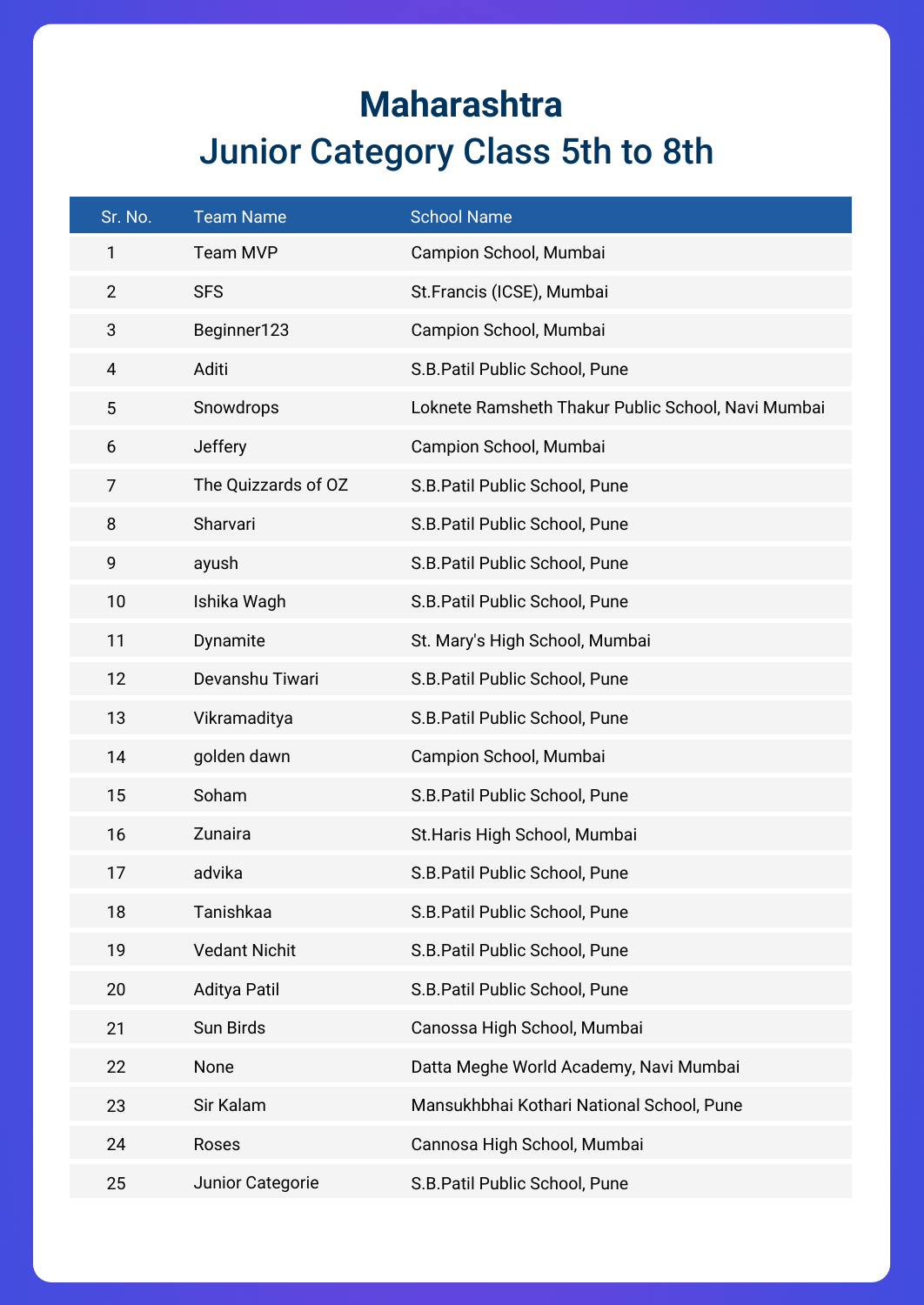#### **Maharashtra** Junior Category Class 5th to 8th

| Sr. No. | <b>Team Name</b>        | <b>School Name</b>                                |
|---------|-------------------------|---------------------------------------------------|
| 26      | Hinay                   | S.B. Patil Public School, Pune                    |
| 27      | Haashir                 | Loknete Ramseth Thakur Public School, Navi Mumbai |
| 28      | 8A                      | S.B. Patil Public School, Pune                    |
| 29      | MKNS_STUDENTS           | Mansukhbhai Kothari National School, Pune         |
| 30      | Rhea                    | S.B.Patil Public School, Pune                     |
| 31      | Sucheta Rampure         | S.B. Patil Public School, Pune                    |
| 32      | Aurora                  | Holy Cross High School, Mumbai                    |
| 33      | UNIJC3                  | S.B.Patil Public School, Pune                     |
| 34      | Swaraa                  | S.B. Patil Public School, Pune                    |
| 35      | <b>JSPM Prodigians</b>  | Prodigy Public School, Pune                       |
| 36      | M&M                     | Mansukhbhai Kothari National School, Pune         |
| 37      | Khushi                  | S.B. Patil Public School, Pune                    |
| 38      | aaryapoorva             | S.B. Patil Public School, Pune                    |
| 39      | Ruchi Chaudhari         | S.B. Patil Public School, Pune                    |
| 40      | 1                       | S.B.Patil Public School, Pune                     |
| 41      | Champions*              | St. Joseph high school, Navi Mumbai               |
| 42      | Arohi                   | S.B.Patil Public School, Pune                     |
| 43      | <b>Restless Rockets</b> | Rims International School, Pune                   |
| 44      | Anushree Nighot         | S.B. Patil Public School, Pune                    |
| 45      | Mehran                  | Mansukhbhai Kothari National School, Pune         |
| 46      | Flower                  | <b>Brilliant International School, Pune</b>       |
| 47      | Anuj Kate               | S.B. Patil Public School, Pune                    |
| 48      | Tejal                   | St.Joseph's High School, Navi Mumbai              |
| 49      | anu                     | S.B. Patil Public School, Pune                    |
| 50      | Kartik Team             | S.B. Patil Public School, Pune                    |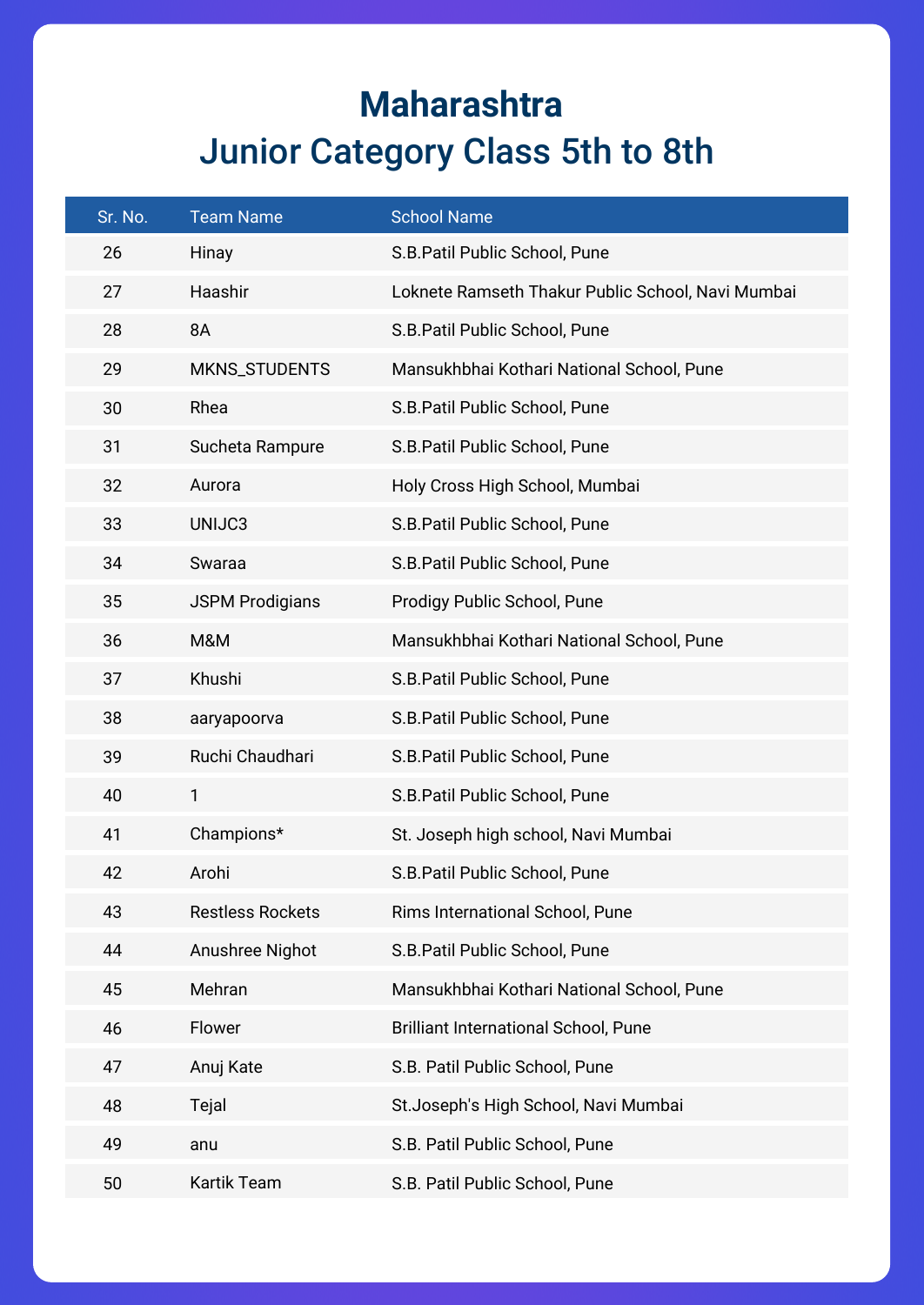#### **Delhi NCR**  Senior Category Class 9th to 12th

| Sr. No.        | <b>Team Name</b>           | <b>School Name</b>                     |
|----------------|----------------------------|----------------------------------------|
| 1              | Eunoia                     | St Joseph's Academy, Shahdara          |
| $\overline{2}$ | RITUNIL.KID#2              | Queen Mary's School, Model Town        |
| 3              | MOS_Genius4                | Mount Olympus School                   |
| $\overline{4}$ | Single player              | Mount Olympus School                   |
| 5              | ctrl+S-ave                 | Noida International Public School      |
| 6              | Igniter                    | Mater Dei School, Delhi                |
| 7              | MOS_Genius5                | Mount Olympus School                   |
| 8              | Paddhati                   | Ryan International School, Gr. Noida   |
| 9              | Titanium                   | CCA School, Gurgaon                    |
| 10             | Goenkans                   | G.D. Goenka Public School, Dwarka      |
| 11             | Rockstars                  | Delhi Public School, Sec 45, Gurgaon   |
| 12             | MOS_Genius7                | Mount Olympus School                   |
| 13             | Adi and Brand              | Shalom Presidency School, Gurugram     |
| 14             | Dos Amigos                 | Presidium School, Gurgaon              |
| 15             | The Human                  | G.D. Goenka Public School, Dwarka      |
| 16             | <b>Valedictorian Vibes</b> | Bal Bhavan Public School, Mayur Vihar  |
| 17             | Individual                 | Mount Olympus School                   |
| 18             | <b>Trying Anushree</b>     | K. R. Mangalam World School, Gurugram  |
| 19             | Halla                      | Tagore International School, Delhi     |
| 20             | HPS5                       | Holy Public School, Gr. Noida          |
| 21             | SPS IX E4                  | Salwan Public School, Rajender Nagar   |
| 22             | SPS IX E1                  | Salwan Public School, Rajender Nagar   |
| 23             | S <sub>3</sub>             | K. R. Mangalam World School, Gr. Noida |
| 24             | Himakshi Sharma            | Mater Dei School, New Delhi            |
| 25             | SingleDayDreamer           | Mount Carmel School, Dwarka            |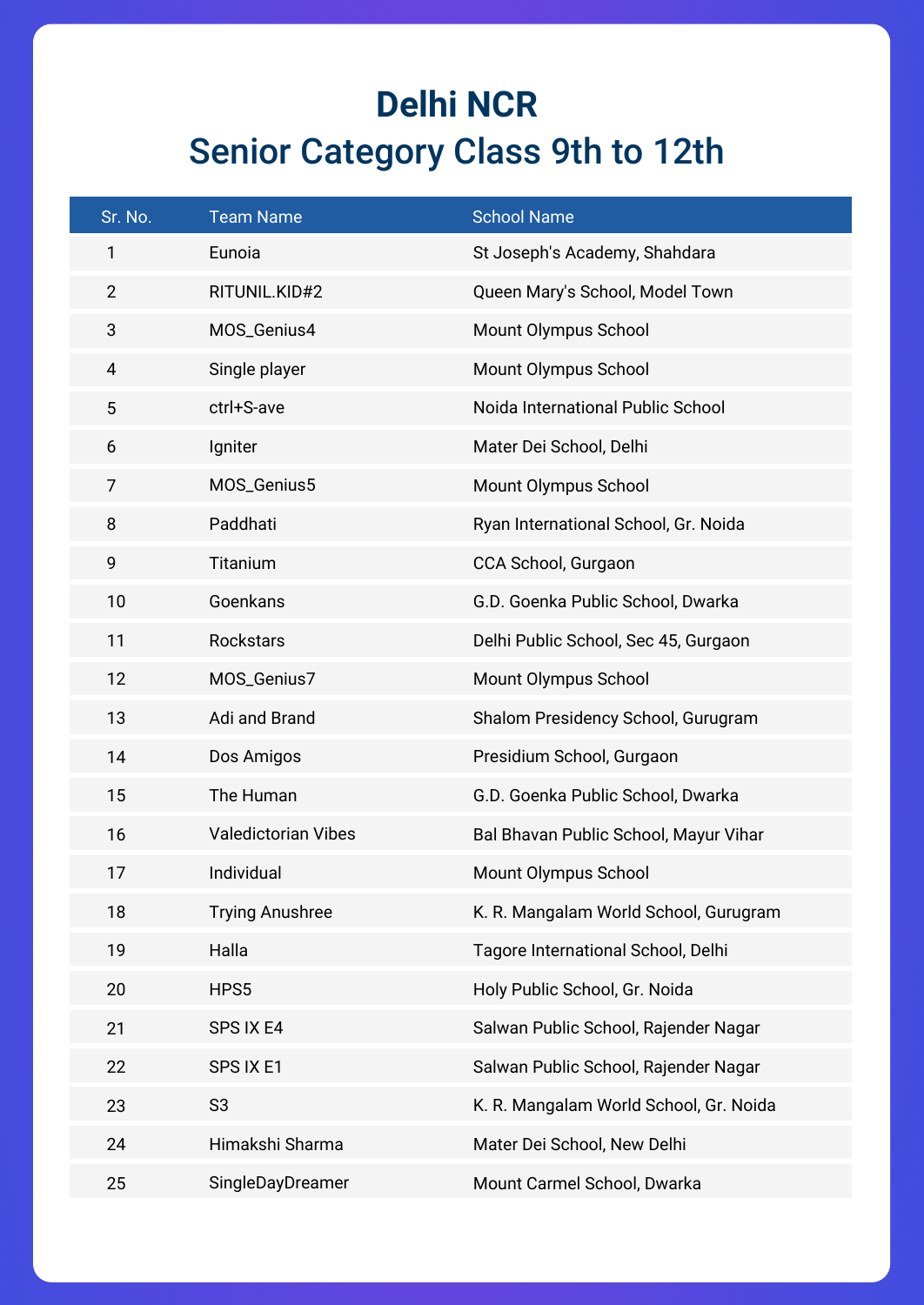#### **Delhi NCR**  Senior Category Class 9th to 12th

| Sr. No. | <b>Team Name</b>            | <b>School Name</b>                       |
|---------|-----------------------------|------------------------------------------|
| 26      | <b>CRUSADERS</b>            | Delhi Public School, Sec 45, Gurgaon     |
| 27      | smilingstarss               | Mayur Public School, New Delhi           |
| 28      | FWS_Think_Bots              | Fortune World School, Noida              |
| 29      | <b>Meher Gandhok</b>        | Presidium School, Gurgaon                |
| 30      | The Strikers                | St. John's School, Gr. Noida             |
| 31      | RawalÃçâ,¬â"çs 11 Champions | Rawal International School, Faridabad    |
| 32      | <b>Winnners</b>             | Shalom Presidency School, Gurugram       |
| 33      | SPS IX B3                   | Salwan Public School, Rajender Nagar     |
| 34      | SPS IX E2                   | Salwan Public School, Rajender Nagar     |
| 35      | SPSEVIIB6                   | Salwan Public School, Rajender Nagar     |
| 36      | None                        | Mount Olympus School                     |
| 37      | <b>Black bulls</b>          | Sahoday Sr. Secondary School, New delhi  |
| 38      | Anushka                     | Shambhu Dayal Global School, Ghaziabad   |
| 39      | Greencuceders               | Delhi Public School, Mathura Road, Delhi |
| 40      | MOS_Genius8                 | Mount Olympus School                     |
| 41      | <b>BOSSES</b>               | St. John's School, Gr. Noida             |
| 42      | <b>NATURALS</b>             | St. John's School, Gr. Noida             |
| 43      | iamaditi                    | Mater Dei School, New Delhi              |
| 44      | Survey corps                | Sahoday Sr. Secondary School, New delhi  |
| 45      | beta                        | Cambridge School, Gr. Noida              |
| 46      | SPS IX A1                   | Salwan Public School, Rajender Nagar     |
| 47      | SPS IX D6                   | Salwan Public School, Rajender Nagar     |
| 48      | <b>ERUDITE</b>              | Rawal International School, Faridabad    |
| 49      | <b>Stallions</b>            | Shalom Presidency School, Gurugram       |
| 50      | Optimists                   | Mayoor School, Noida                     |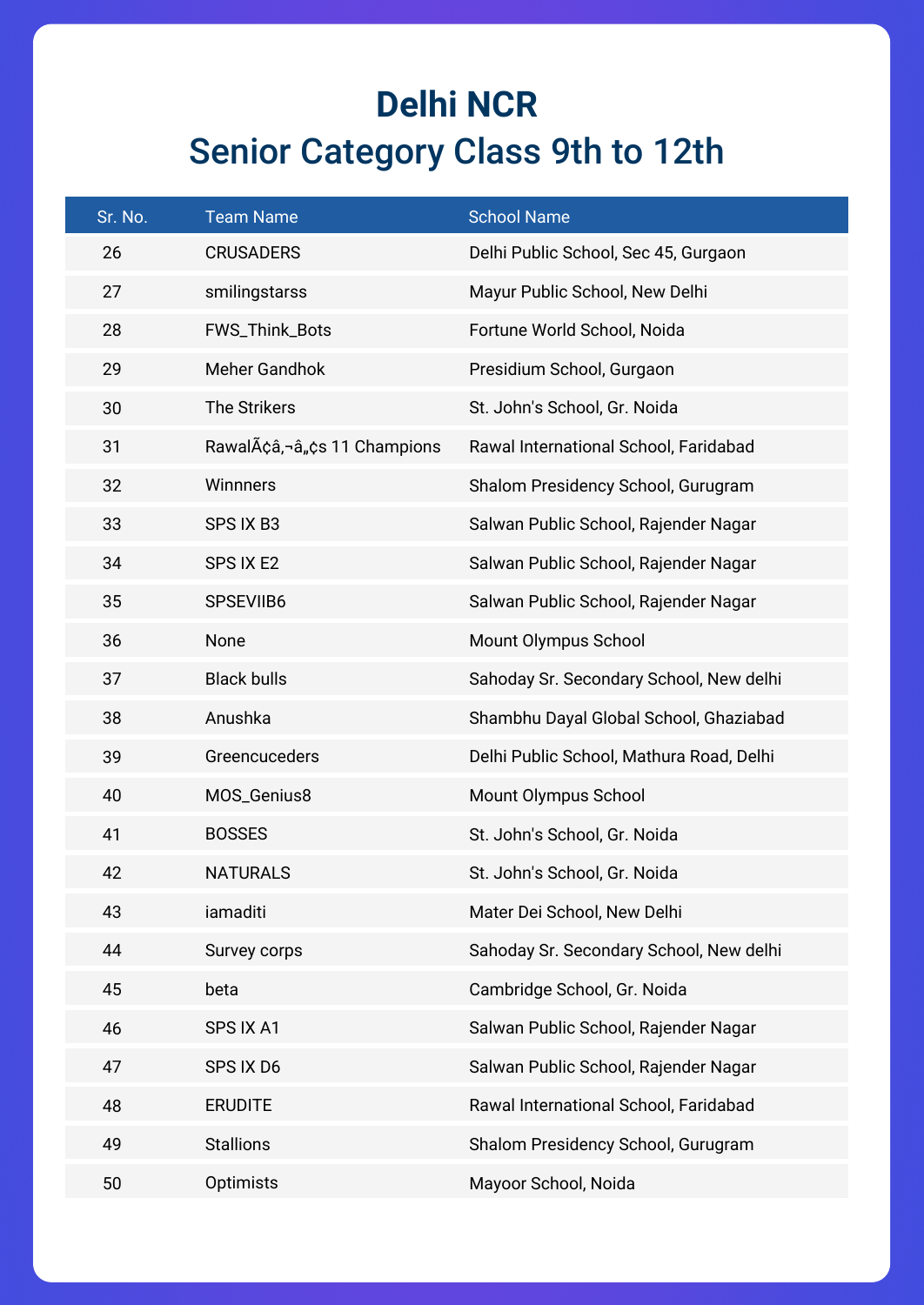#### **Maharashtra** Senior Category Class 9th to 12th

|                | Sr. No. Team Name       | <b>School Name</b>                                                 |
|----------------|-------------------------|--------------------------------------------------------------------|
| 1              | Tanishq S               | S.B. Patil Public School, Pune                                     |
| $\overline{2}$ |                         | Priyansh Bharat Jain Arya Gurukul, Kalyan, Mumbai                  |
| 3              | <b>NA</b>               | S.B. Patil Public School, Pune                                     |
| 4              | Pi Debonair             | Campion School, Mumbai                                             |
| 5              | Team legend             | SS Ajmera School, Pune                                             |
| 6              | Unique                  | Sharda Mandir High School, Mumbai                                  |
| 7              | <b>Smart Prodigians</b> | Prodigy Public School, Pune                                        |
| 8              | Wilow                   | Canossa Convent High School, Mahim                                 |
| 9              | Team tcsc A             | Thakur College Of Science and Commerce, Mumbai                     |
| 10             | Focus                   | Abhinav Education Society's English Medium School & Junior College |
| 11             | Ishika P                | S.B. Patil Public School, Pune                                     |
| 12             | Team tcsc B             | Thakur College Of Science and Commerce, Mumbai                     |
| 13             | Adityaa                 | S.B. Patil Public School, Pune                                     |
| 14             | Amey Ajgar              | S.B. Patil Public School, Pune                                     |
| 15             | Heba                    | St. Joseph's High School, Panvel                                   |
| 16             | Satyam02                | BSGD College of Commerce, Arts and Science                         |
| 17             | Unique Oyester          | St. Francis ICSE School, Mumbai                                    |
| 18             | Milky Way               | ST. Francis high School                                            |
| 19             | Tanishka                | S.B. Patil Public School, Pune                                     |
| 20             | NSM team                | NSM School, Mumbai                                                 |
| 21             | Tanishq                 | S.B. Patil Public School, Pune                                     |
| 22             | Prisha Ranka            | S.B. Patil Public School, Pune                                     |
| 23             | <b>SN CHAMPIONS</b>     | ST Xavier's High School                                            |
| 24             | Solo Soul               | Canossa High School, Mahim                                         |
| 25             | OjasviB                 | S.B. Patil Public School, Pune                                     |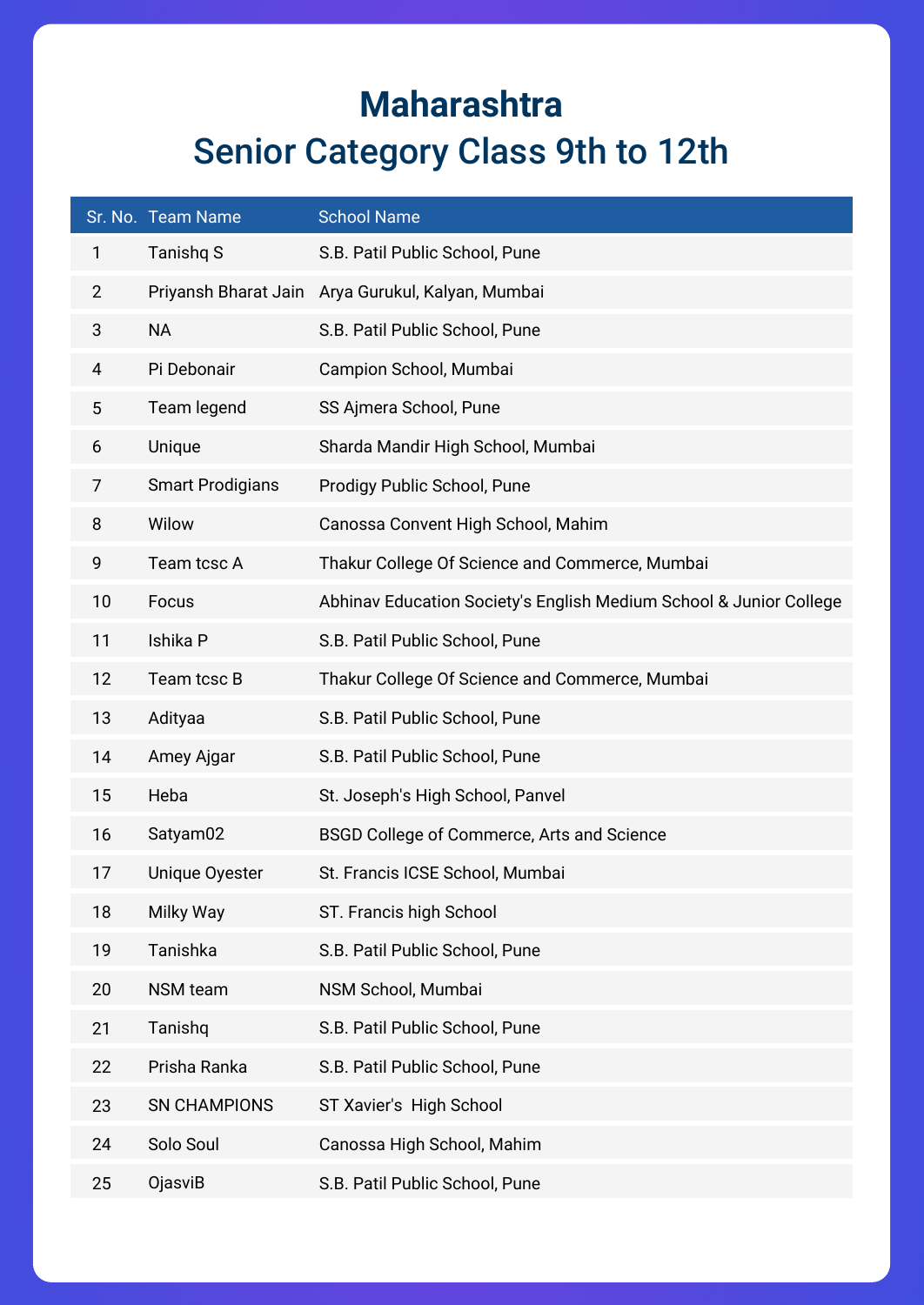#### **Maharashtra** Senior Category Class 9th to 12th

| Sr. No. | <b>Team Name</b>    | <b>School Name</b>                                |
|---------|---------------------|---------------------------------------------------|
| 26      | <b>Kabir Patel</b>  | ST. Lawrence High School, Mumbai                  |
| 27      | <b>Rising stars</b> | The Andhra High School, Pune                      |
| 28      | Rujuta Gokhale      | S.B. Patil Public School, Pune                    |
| 29      | UNISC5              | ST. Lawrence High School, Mumbai                  |
| 30      | <b>SMHS Dahisar</b> | St. Marys High School, Mumbai                     |
| 31      | A                   | S.B. Patil Public School, Pune                    |
| 32      | Aarya               | St. Joseph's High School, Panvel                  |
| 33      | Aditya Takalkar     | S.B. Patil Public School, Pune                    |
| 34      | neha                | S.B. Patil Public School, Pune                    |
| 35      | <b>TWICE</b>        | Canossa High School, Mumbai                       |
| 36      | Phoenix             | Nitin Godiwala Junior College of Commerce, Mumbai |
| 37      | Victorial           | Nitin Godiwala Junior College of Commerce, Mumbai |
| 38      | <b>ARYAN PAWAR</b>  | ST. Lawrence High School, Mumbai                  |
| 39      | Aastha              | St. Joseph's High School, Panvel                  |
| 40      | The Idiosyncratic   | Nitin Godiwala Junior College of Commerce, Mumbai |
| 41      | Nidhi Harsora       | BSGD College of Commerce, Arts and Science        |
| 42      | scholar Societies   | Nitin Godiwala Junior College of Commerce, Mumbai |
| 43      | The Canossian       | Canossa High School, Mumbai                       |
| 44      | Solo player         | Nitin Godiwala Junior College of Commerce, Mumbai |
| 45      | Smart donkey        | Nitin Godiwala Junior College of Commerce, Mumbai |
| 46      | God of death        | Nitin Godiwala Junior College of Commerce, Mumbai |
| 47      | Sajid               | S.B. Patil Public School, Pune                    |
| 48      | Quizmaster          | S.B. Patil Public School, Pune                    |
| 49      | Swastika            | Boston World School, Pune                         |
| 50      | Mmaste              | St. Joseph's High School, Mumbai                  |